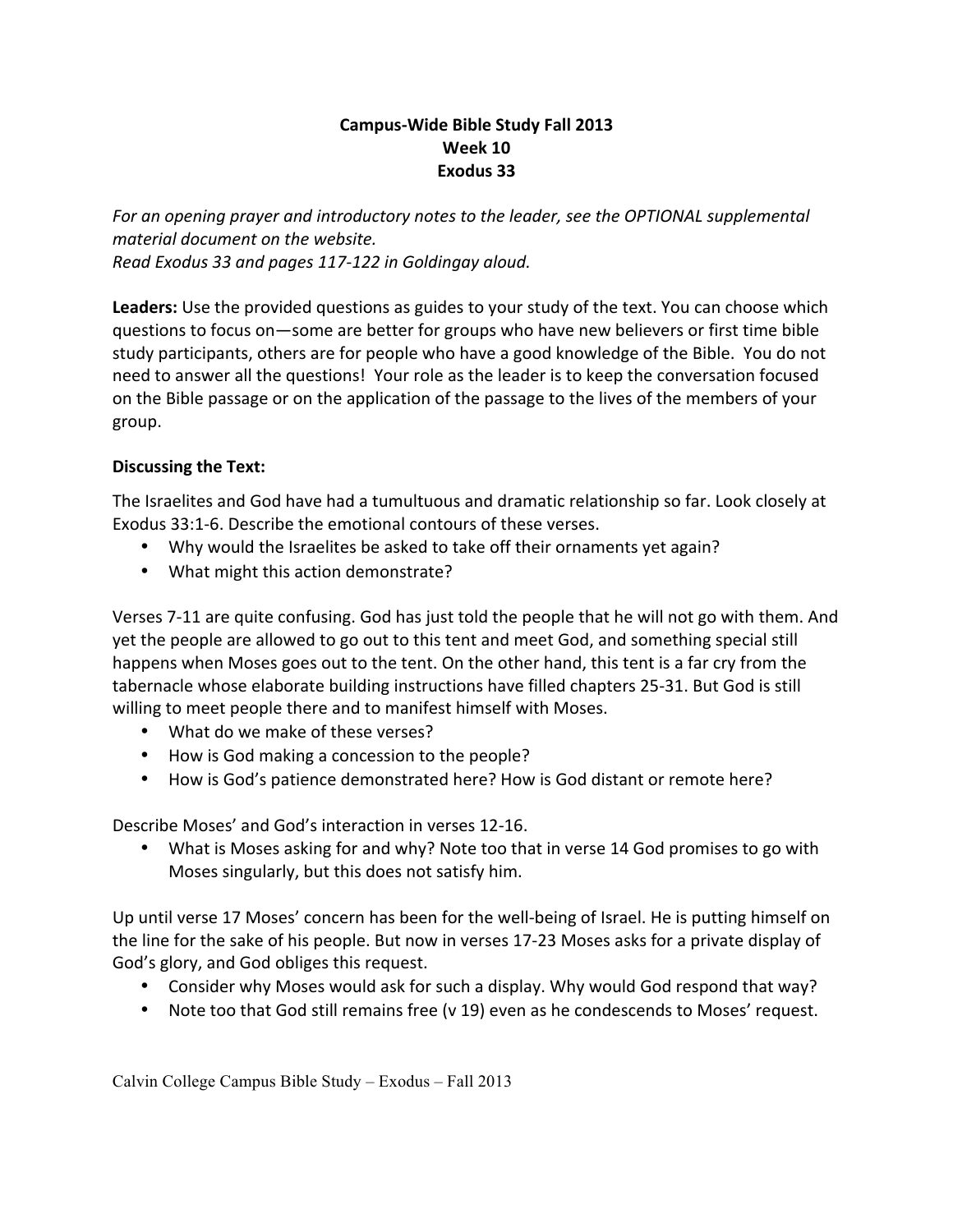## **Linking to Christ**

• At the climatic end of the book of Exodus (Ex 40:34-35) God's presence fills the temple that the Israelites have finally constructed. In the New Testament we are taught that through the earthly work and continual reign of Jesus Christ the Holy Spirit has been sent into the world as the renewed presence of God. The Apostle Paul says that "we are the temple of the living God" (2 Corinthians  $6:16b$ ) and also that "you yourselves are God's temple and that God's Spirit dwells in your midst" (1 Corinthians 3:16). Reflect on what it means that through Christ we have become the temple of God and God's Spirit. What might this mean for a neighborhood? For a local congregation? For individual people? 

## **Discussing the World:**

Madeleine L'Engle wrote, "If and that our love is pain,/so does love grow,/ that Love's bewildering reign/ earth's hearts may know." In other words, love and loving relationships are painful and need to be grown and nurtured, but this growth will not take place outside of pain and struggle and they will not make everything make sense.

- How has the Exodus story demonstrated these principals so far?
- Discuss who seems to have suffered and/or loved more, God or Israel.

How have you experienced God's loving discipline in your own life? How have you seen God correct you and encourage you?

In Exodus 33:12-16 Moses is able to leverage his relationship with God for the sake of the Israelites and now God's presence and not an angel will go with them. In this way the people will be distinct from "every people on the face of the earth" (v 16) because God's presence will go with them. 

- Is God's presence what distinguishes Christian's today?
- If not God's presence then what is the distinguishing mark or attribute?

Writing about Exodus 33 and Moses' request to see God's glory Ellen Davis explains that when Moses makes this request, "it is not Moses the religious-political leader of Israel speaking, but Moses the mystic, the ardent lover of God." $1$  We can often get caught up serving God and witnessing to his kingdom with our lives and work, but what about loving God, desiring God?

 

<sup>&</sup>lt;sup>1</sup> Davis, Ellen F. *Getting Involved With God: Rediscovering the Old Testament*. Lanham: Cowley, 2001. 157. Print.

Calvin College Campus Bible Study – Exodus – Fall 2013